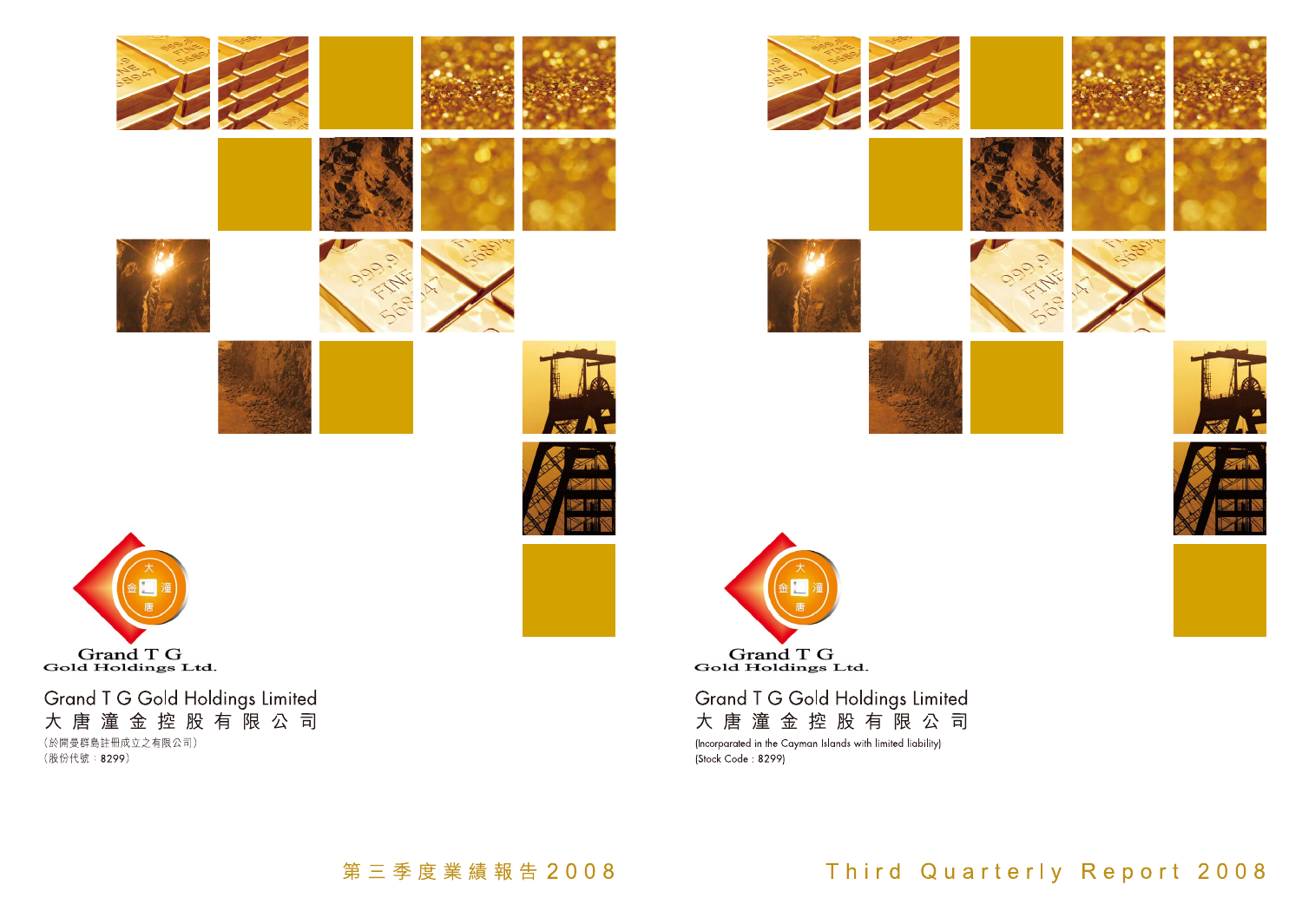# **CHARACTERISTICS OF THE GROWTH ENTERPRISE MARKET ("GEM") OF THE STOCK EXCHANGE OF HONG KONG LIMITED (THE "STOCK EXCHANGE")**

**GEM has been positioned as a market designed to accommodate companies to which a higher investment risk may be attached than other companies listed on the Stock Exchange. Prospective investors should be aware of the potential risks of investing in such companies and should make the decision to invest only after due and careful consideration. The greater risk profile and other characteristics of GEM mean that it is a market more suited to professional and other sophisticated investors.**

**Given the emerging nature of companies listed on GEM, there is a risk that securities traded on GEM may be more susceptible to high market volatility than securities traded on the Main Board and no assurance is given that there will be a liquid market in the securities traded on GEM.**

*Hong Kong Exchanges and Clearing Limited and the Stock Exchange take no responsibility for the contents of this report, make no representation as to its accuracy or completeness and expressly disclaim any liability whatsoever for any loss howsoever arising from or in reliance upon the whole or any part of the contents of this report.*

*This report, for which the directors (the "Directors") of Grand T G Gold Holdings Limited (the "Company") collectively and individually accept full responsibility, includes particulars given in compliance with the Rules Governing the Listing of Securities on the Growth Enterprise Market of the Stock Exchange (the "GEM Listing Rules") for the purpose of giving information with regard to the Company. The Directors, having made all reasonable enquiries, confirm that, to the best of their knowledge and belief: (i) the information contained in this report is accurate and complete in all material respects and not misleading; (ii) there are no other matters the omission of which would make any statement in this report misleading; and (iii) all opinions expressed in this report have been arrived at after due and careful consideration and are founded on bases and assumptions that are fair and reasonable.*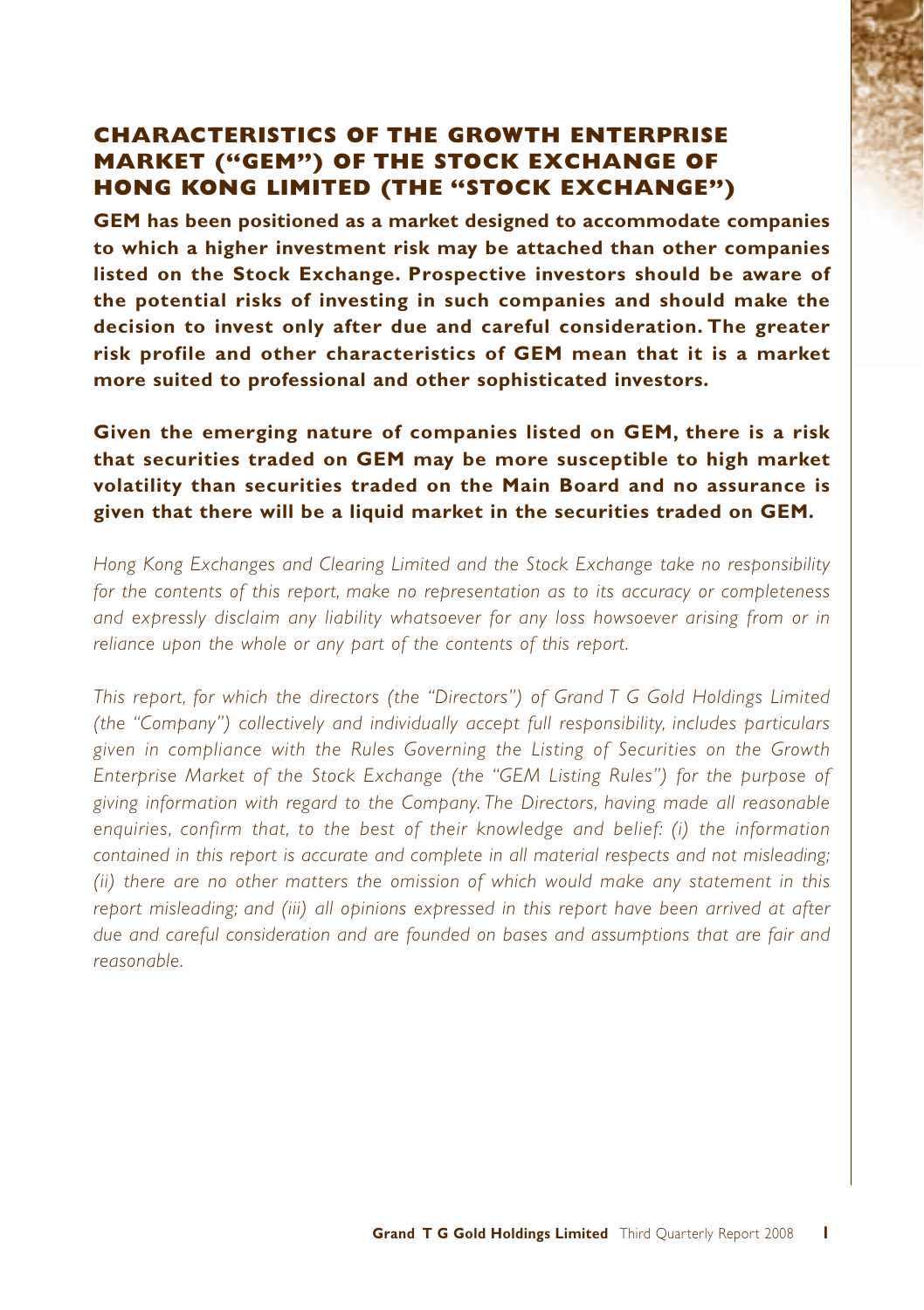The board of Directors (the "Board") of the Company announces the unaudited consolidated results of the Company and its subsidiaries (collectively referred to as the "Group") for the nine months ended 31 December 2008, together with the comparative unaudited figures for the nine months ended 31 December 2007 (the "Corresponding Period"), as follows:

|                                                                                                                      |                | (Unaudited)<br><b>Nine months ended</b><br><b>31 December</b> |                    | (Unaudited)<br><b>Three months ended</b><br><b>31 December</b> |                   |
|----------------------------------------------------------------------------------------------------------------------|----------------|---------------------------------------------------------------|--------------------|----------------------------------------------------------------|-------------------|
|                                                                                                                      | Note           | 2008<br><b>HK\$'000</b>                                       | 2007<br>HK\$'000   | 2008<br><b>HK\$'000</b>                                        | 2007<br>HK\$'000  |
| Revenue                                                                                                              | $\overline{3}$ | 124,219                                                       | 217,579            | 16,407                                                         | 48,827            |
| Cost of sales                                                                                                        |                | (99, 441)                                                     | (203,581)          | (18, 898)                                                      | (45, 203)         |
| Gross profit                                                                                                         |                | 24,778                                                        | 13,998             | (2, 491)                                                       | 3,624             |
| Other income                                                                                                         | 5              | 68                                                            | 200                | 13                                                             | 85                |
| Amortisation on exploration<br>and evaluation assets<br>Selling and distribution expenses<br>Administrative expenses |                | (5, 214)<br>(524)<br>(24, 043)                                | (3,767)<br>(9,741) | (1, 973)<br>(62)<br>(10, 617)                                  | (188)<br>(3, 450) |
| Operating (loss)/profit                                                                                              | 6              | (4,935)                                                       | 690                | (15, 130)                                                      | 71                |
| Finance costs                                                                                                        | 7              | (16, 516)                                                     | (510)              | (5, 383)                                                       | (42)              |
| (Loss)/profit before taxation                                                                                        |                | (21, 451)                                                     | 180                | (20, 513)                                                      | 29                |
| Taxation                                                                                                             | 8              | (176)                                                         | 461                | (5)                                                            | (53)              |
| (Loss)/profit for the period                                                                                         |                | (21, 627)                                                     | 641                | (20, 518)                                                      | (24)              |
| Attributable to:<br>Shareholders of the Company<br>Minority interests                                                |                | (24, 604)<br>2,977                                            | 641                | (18, 819)<br>(1, 699)                                          | (24)              |
| (Loss)/profit for the period                                                                                         |                | (21, 627)                                                     | 641                | (20, 518)                                                      | (24)              |
| <b>Dividends</b>                                                                                                     | 9              |                                                               |                    |                                                                |                   |
|                                                                                                                      |                | <b>HK Cents</b>                                               | <b>HK Cents</b>    | <b>HK Cents</b>                                                | <b>HK Cents</b>   |
| (Loss)/earnings per share<br><b>Basic</b>                                                                            | 10             | (0.394)                                                       | 0.018              | (0.249)                                                        | (0.001)           |
| <b>Diluted</b>                                                                                                       |                | N/A                                                           | N/A                | N/A                                                            | N/A               |

# **CONDENSED CONSOLIDATED INCOME STATEMENT**

**2 Grand T G Gold Holdings Limited** Third Quarterly Report 2008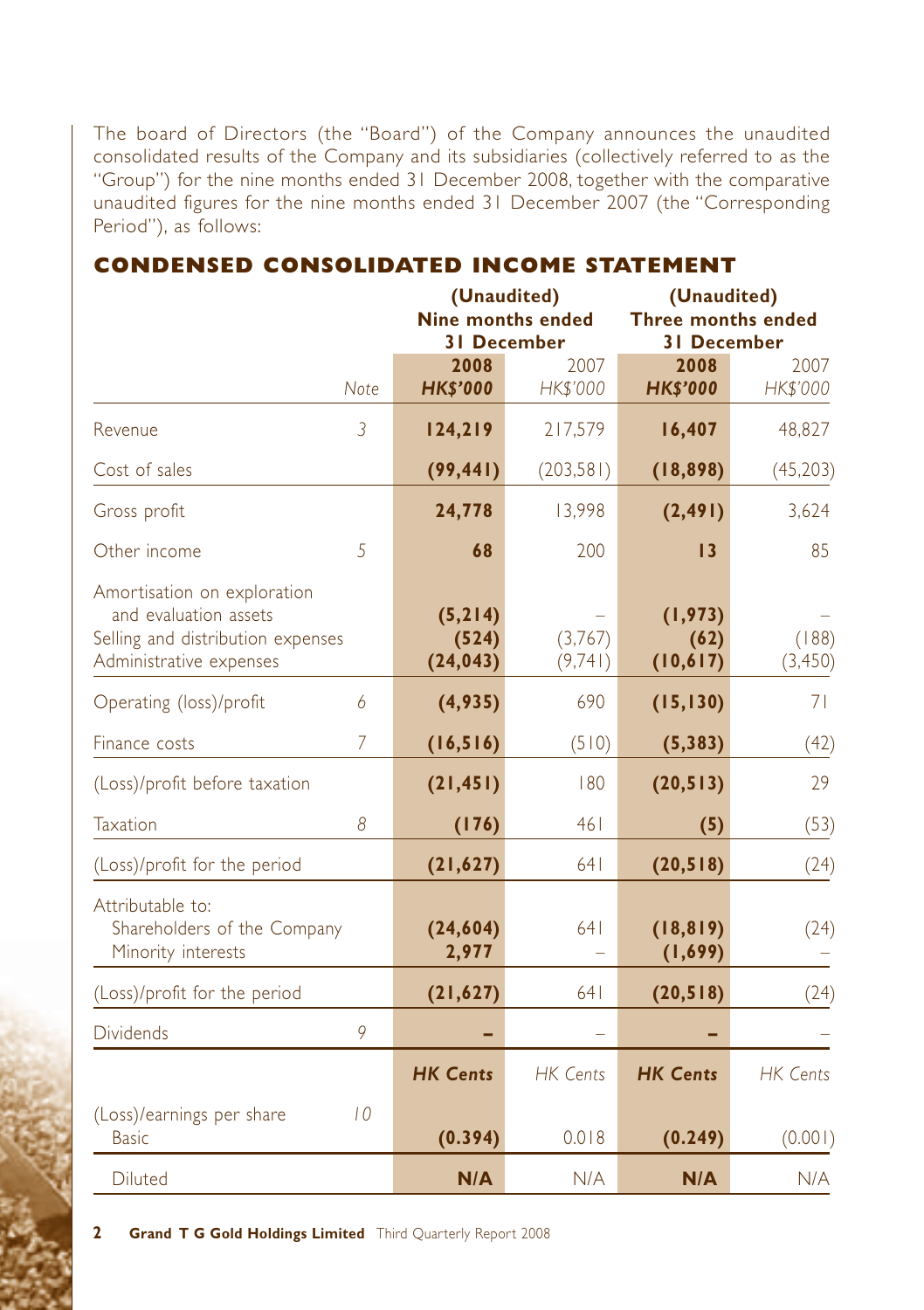# **NOTES TO UNAUDITED CONDENSED CONSOLIDATED RESULTS**

#### **1. GENERAL INFORMATION**

The Group is principally engaged in (i) gold exploration, mining and mineral processing in the People's Republic of China (the "PRC") (the "Gold Mining Division"); and (ii) the design, manufacture and distribution of desktop personal computer display cards (the "PC Component Division").

#### **2. BASIS OF PREPARATION**

The unaudited condensed consolidated results for the nine months ended 31 December 2008 have been prepared in accordance with Hong Kong Financial Reporting Standards issued by the Hong Kong Institute of Certified Public Accountants and the disclosure requirements of the GEM Listing Rules.

Tongguan Taizhou Mining Company Limited ("Taizhou Mining") was a privately owned enterprise in the PRC before completion of the Company's acquisition of the entire issued share capital of SSC Mandarin Mining Investment Limited in April 2008 and its system controls has been highly depended upon the close involvement of Taizhou Mining's directors and one of them was also the general manager Taizhou Mining. Certain books and records were kept by the former general manager of Taizhou Mining, who has been replaced as part of the reorganization of the corporate and management structure of the Gold Mining Division aimed at further strengthening this division's control procedures and operation. In preparation of the unaudited condensed consolidated results, the Directors have made certain judgment and estimates based on enquiries and other information in this regard. The accounting policies adopted in preparing the unaudited condensed consolidated results are consistent with those followed in the annual financial statements for the year ended 31 March 2008 except for the accounting policy on revenue recognition mentioned below.

#### **Revenue recognition**

Revenue associated with the Gold Mining Division is recognized on the transfer of the significant risks and rewards of ownership, which generally coincides with the delivery of goods.

#### **3. REVENUE**

Revenues recognized in the periods are as follows:

|                                                      | (Unaudited)<br>Nine months ended<br><b>31 December</b> |                   | (Unaudited)<br><b>Three months ended</b><br><b>31 December</b> |          |  |
|------------------------------------------------------|--------------------------------------------------------|-------------------|----------------------------------------------------------------|----------|--|
|                                                      | 2008                                                   | 2007              | 2008                                                           | 2007     |  |
|                                                      | <b>HK\$'000</b>                                        | <b>HK\$'000</b>   | <b>HKS'000</b>                                                 | HK\$'000 |  |
| <b>Gold Mining Division</b><br>PC Component Division | 37,044<br>87,175                                       | $\sim$<br>217.579 | 524<br>15,883                                                  | 48,827   |  |
| Total revenue                                        | 124,219                                                | 217.579           | 16,407                                                         | 48.827   |  |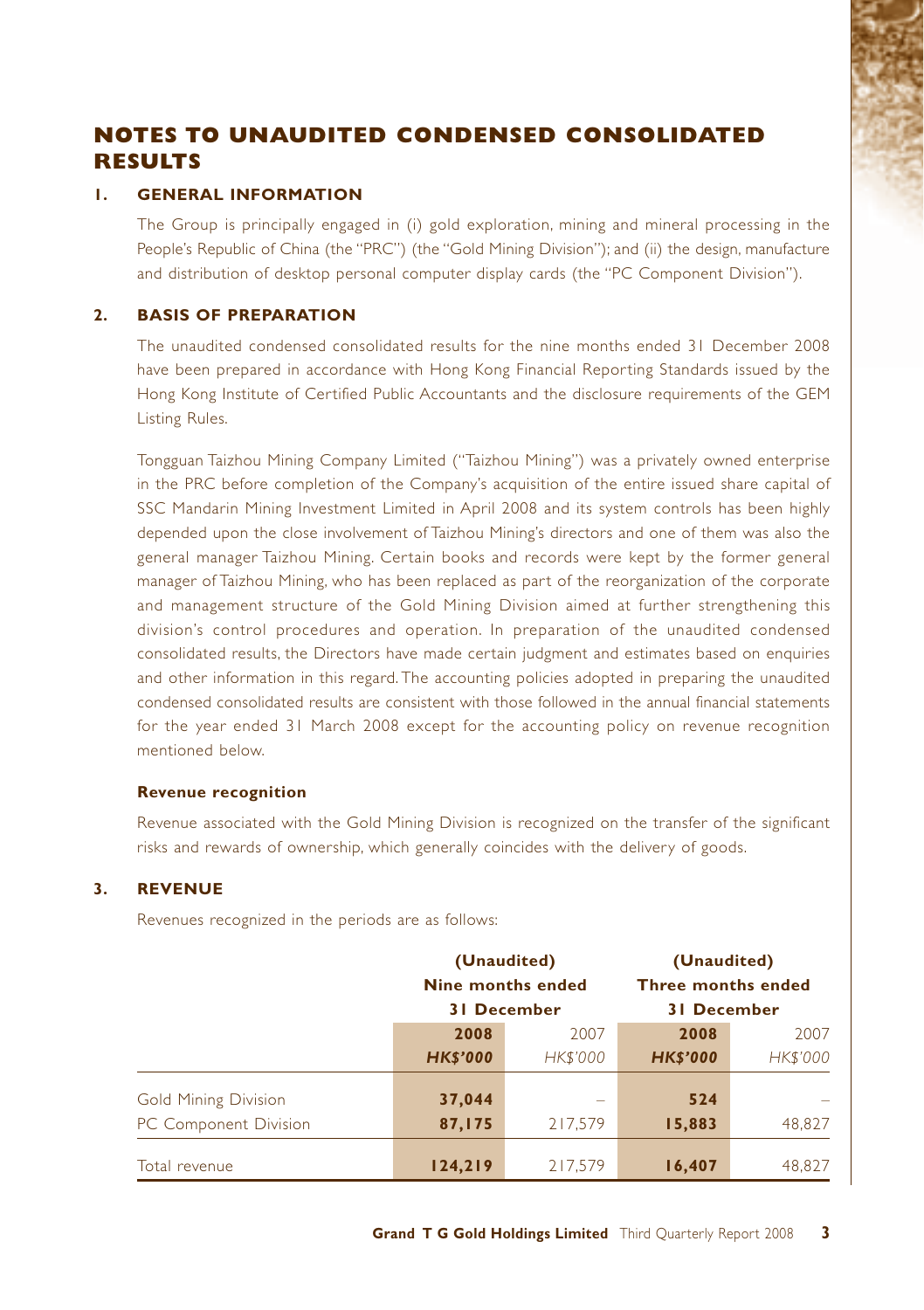#### **4. SEGMENTAL INFORMATION**

Business segment information is chosen as the primary reporting format because this is more relevant to the Group in making operating and financial decisions. Segment information by business segment is presented as follows:

#### **Primary reporting format – business segments**

|                                  |                 | (Unaudited)                   |                 |                                  |                 |                 |                 |                     |  |  |  |
|----------------------------------|-----------------|-------------------------------|-----------------|----------------------------------|-----------------|-----------------|-----------------|---------------------|--|--|--|
|                                  |                 | Nine months ended 31 December |                 |                                  |                 |                 |                 |                     |  |  |  |
|                                  |                 | <b>Gold Mining</b>            |                 | <b>PC Component</b><br>Corporate |                 |                 |                 | <b>Consolidated</b> |  |  |  |
|                                  | 2008            | 2007                          | 2008            | 2007                             | 2008            | 2007            | 2008            | 2007                |  |  |  |
|                                  | <b>HK\$'000</b> | <b>HK\$'000</b>               | <b>HK\$'000</b> | <b>HK\$'000</b>                  | <b>HK\$'000</b> | <b>HK\$'000</b> | <b>HK\$'000</b> | HK\$'000            |  |  |  |
| Segment revenue:                 |                 |                               |                 |                                  |                 |                 |                 |                     |  |  |  |
| Turnover for external            |                 |                               |                 |                                  |                 |                 |                 |                     |  |  |  |
| customers                        | 37,044          | $\overline{\phantom{0}}$      | 87,175          | 217,579                          |                 |                 | 124,219         | 217,579             |  |  |  |
| Gross profit                     | 23,486          |                               | 1,292           | 13,998                           |                 |                 | 24,778          | 13,998              |  |  |  |
| Other income                     | 9               | ÷                             | 59              | 200                              |                 |                 | 68              | 200                 |  |  |  |
| Operating expenses               | (10, 792)       | ÷                             | (5, 189)        | (8,997)                          | (5, 324)        | (1, 925)        | (21, 305)       | (10, 922)           |  |  |  |
|                                  | 12,703          | ÷                             | (3,838)         | 5,201                            | (5, 324)        | (1, 925)        | 3,541           | 3,276               |  |  |  |
| Depreciation and<br>amortisation | (5, 403)        | ÷                             | (3,073)         | (2, 586)                         |                 |                 | (8, 476)        | (2, 586)            |  |  |  |
| Segment results                  | 7,300           |                               | (6, 911)        | 2,615                            | (5, 324)        | (1, 925)        | (4,935)         | 690                 |  |  |  |
| Finance costs                    |                 |                               |                 |                                  |                 |                 | (16, 516)       | (510)               |  |  |  |
| (Loss)/profit before             |                 |                               |                 |                                  |                 |                 |                 |                     |  |  |  |
| taxation                         |                 |                               |                 |                                  |                 |                 | (21, 451)       | 180                 |  |  |  |
| Taxation                         |                 |                               |                 |                                  |                 |                 | (176)           | 461                 |  |  |  |
| (Loss)/profit after<br>taxation  |                 |                               |                 |                                  |                 |                 | (21, 627)       | 641                 |  |  |  |
| Minority interest                |                 |                               |                 |                                  |                 |                 | (2,977)         |                     |  |  |  |
| Net (loss)/profit for            |                 |                               |                 |                                  |                 |                 |                 |                     |  |  |  |
| the period                       |                 |                               |                 |                                  |                 |                 | (24, 604)       | 641                 |  |  |  |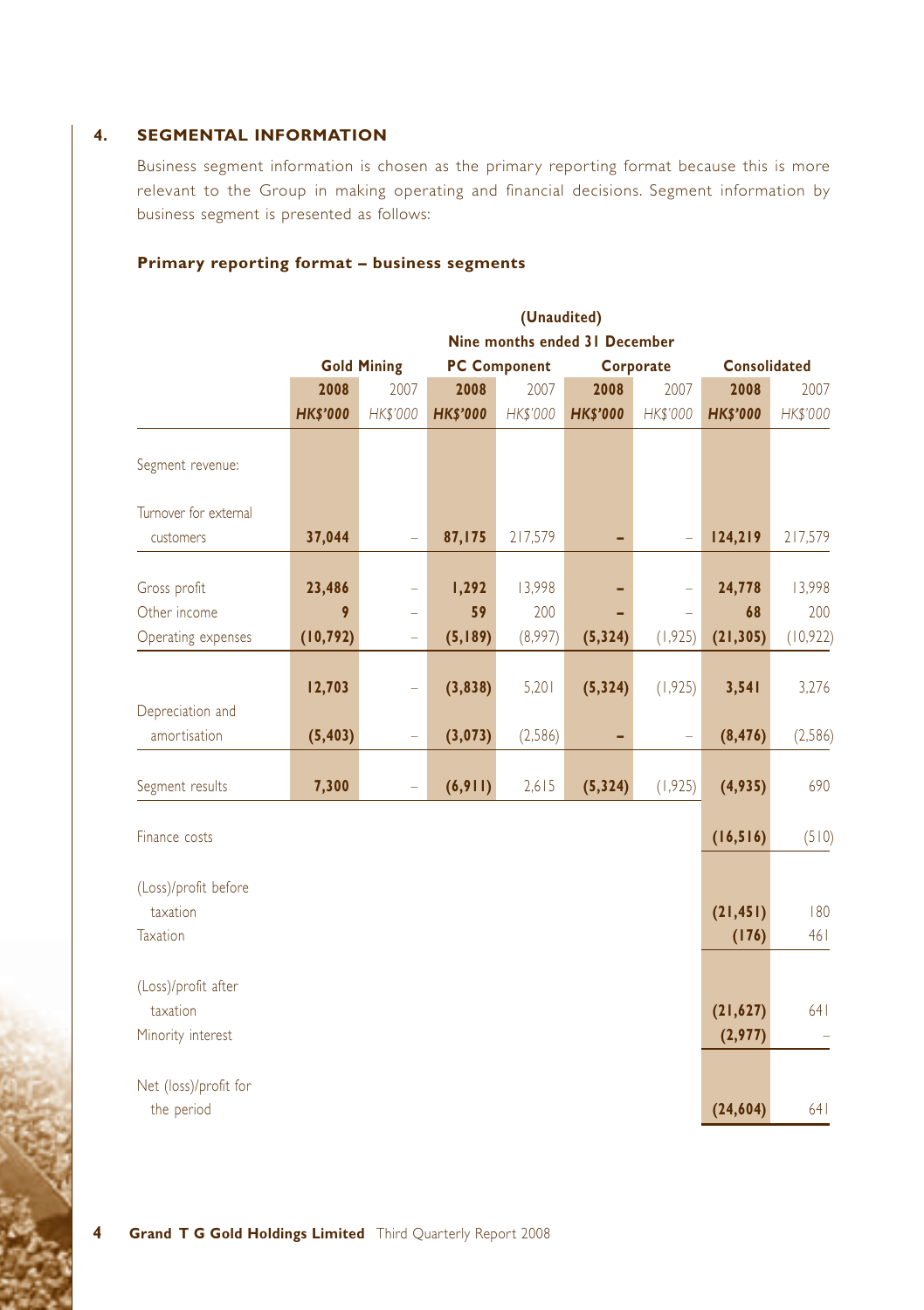|                              | (Unaudited)     |                    | (Unaudited)               |          |
|------------------------------|-----------------|--------------------|---------------------------|----------|
|                              |                 | Nine months ended  | <b>Three months ended</b> |          |
|                              |                 | <b>31 December</b> | <b>31 December</b>        |          |
|                              | 2008            | 2007               | 2008                      | 2007     |
|                              | <b>HK\$'000</b> | HK\$'000           | <b>HK\$'000</b>           | HK\$'000 |
|                              |                 |                    |                           |          |
| Segment revenue by location  |                 |                    |                           |          |
| of customers                 |                 |                    |                           |          |
| PRC, excluding Hong Kong and |                 |                    |                           |          |
| Taiwan                       | 69,412          | 93,618             | 10,760                    | 19,598   |
| Taiwan                       | 34,680          | 75,458             | 1,109                     | 20,671   |
| Hong Kong                    | 2,139           | 12,685             | 565                       | 633      |
| Singapore                    | 3,541           | 6,581              | 721                       | 2,063    |
| Australia                    | 720             | 1,404              | 37                        | 262      |
| Other Asia - Pacific regions | 12,564          | 21,983             | 3,098                     | 5,354    |
| Europe                       | 154             | 2,584              | 9                         | 246      |
| Other regions                | 1,009<br>3,266  |                    | 108                       |          |
|                              |                 |                    |                           |          |
|                              | 124,219         | 217,579            | 16,407                    | 48,827   |

### **Secondary reporting format – geographical segments**

#### **5. OTHER INCOME**

|                                  | (Unaudited)<br><b>Nine months ended</b> |                 | (Unaudited)<br>Three months ended |                          |  |
|----------------------------------|-----------------------------------------|-----------------|-----------------------------------|--------------------------|--|
|                                  | <b>31 December</b>                      |                 | <b>31 December</b>                |                          |  |
|                                  | 2008                                    | 2007            | 2008                              | 2007                     |  |
|                                  | <b>HK\$'000</b>                         | <b>HK\$'000</b> | <b>HK\$'000</b>                   | HK\$'000                 |  |
|                                  |                                         |                 |                                   |                          |  |
| Interest income                  | 69                                      | 3               | 13                                |                          |  |
| Gain on disposal of fixed assets | $\overline{10}$                         | $\sim$          |                                   | $\overline{\phantom{a}}$ |  |
| Sundry income                    | (11)                                    | 197             |                                   | 84                       |  |
|                                  |                                         |                 |                                   |                          |  |
|                                  | 68                                      | 200             | 13                                | 85                       |  |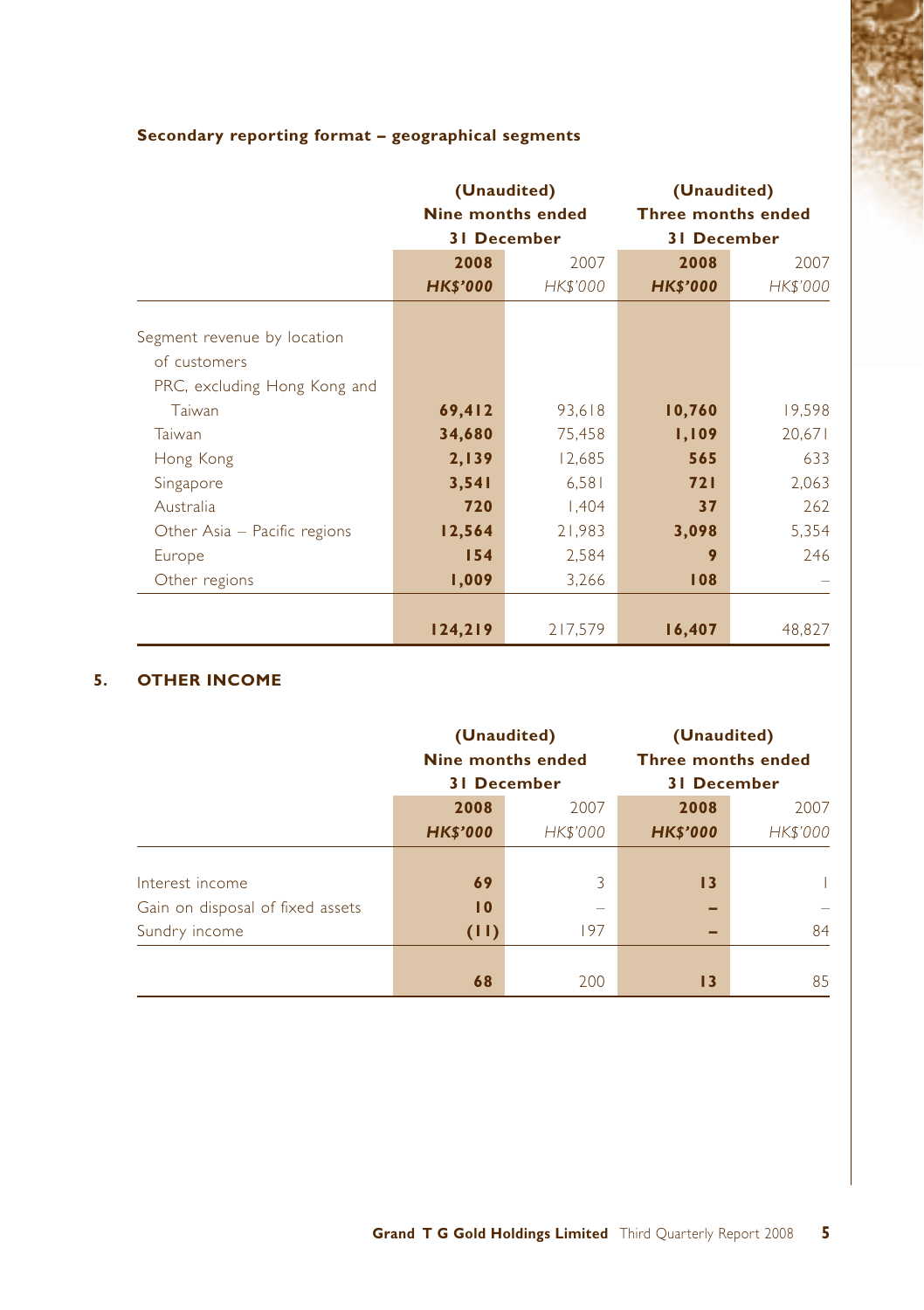# **6. OPERATING (LOSS)/PROFIT**

Operating (loss)/profit is stated after charging the following:

|                                    | (Unaudited)<br><b>Nine months ended</b><br><b>31 December</b> |                 | (Unaudited)<br><b>Three months ended</b><br><b>31 December</b> |          |  |
|------------------------------------|---------------------------------------------------------------|-----------------|----------------------------------------------------------------|----------|--|
|                                    | 2008                                                          | 2007            | 2008                                                           | 2007     |  |
|                                    | <b>HK\$'000</b>                                               | <b>HK\$'000</b> | <b>HK\$'000</b>                                                | HK\$'000 |  |
|                                    |                                                               |                 |                                                                |          |  |
| Cost of inventories sold           | 99,441                                                        | 203,581         | 18,898                                                         | 45,203   |  |
| Amortisation of intangible assets  | 5,214                                                         |                 | 1,973                                                          |          |  |
| Amortisation of land lease premium | 27                                                            | 25              | 9                                                              | 8        |  |
| Depreciation                       | 3,235                                                         | 2,561           | 1,102                                                          | 887      |  |
| Operating lease rentals            |                                                               |                 |                                                                |          |  |
| in respect of land and buildings   | 939                                                           | 702             | 253                                                            | 316      |  |
| Impairment loss recognized         |                                                               |                 |                                                                |          |  |
| in respect of trade and            |                                                               |                 |                                                                |          |  |
| other receivables                  |                                                               | 3,062           |                                                                |          |  |
| Research and development cost      | 643                                                           | 849             | 216                                                            | 334      |  |
| Staff costs including directors'   |                                                               |                 |                                                                |          |  |
| emoluments                         | 16,699                                                        | 10.998          | 6,246                                                          | 3,341    |  |

### **7. FINANCE COSTS**

|                                                                 | (Unaudited)<br>Nine months ended<br><b>31 December</b> |                          | (Unaudited)<br><b>Three months ended</b><br><b>31 December</b> |                          |
|-----------------------------------------------------------------|--------------------------------------------------------|--------------------------|----------------------------------------------------------------|--------------------------|
|                                                                 | 2008                                                   | 2007                     | 2008                                                           | 2007                     |
|                                                                 | <b>HK\$'000</b>                                        | <b>HK\$'000</b>          | <b>HK\$'000</b>                                                | HK\$'000                 |
| Amortisation of convertible bonds<br>Interest on bank loans and | 13,426                                                 | $\overline{\phantom{a}}$ | 4, 314                                                         | $\overline{\phantom{a}}$ |
| overdrafts                                                      | 1,004                                                  | 510                      | 287                                                            | 42                       |
| Interest on promissory note                                     | 2,086                                                  | $\overline{\phantom{a}}$ | 782                                                            | $\overline{\phantom{a}}$ |
|                                                                 | 16,516                                                 | 510                      | 5,383                                                          | 42                       |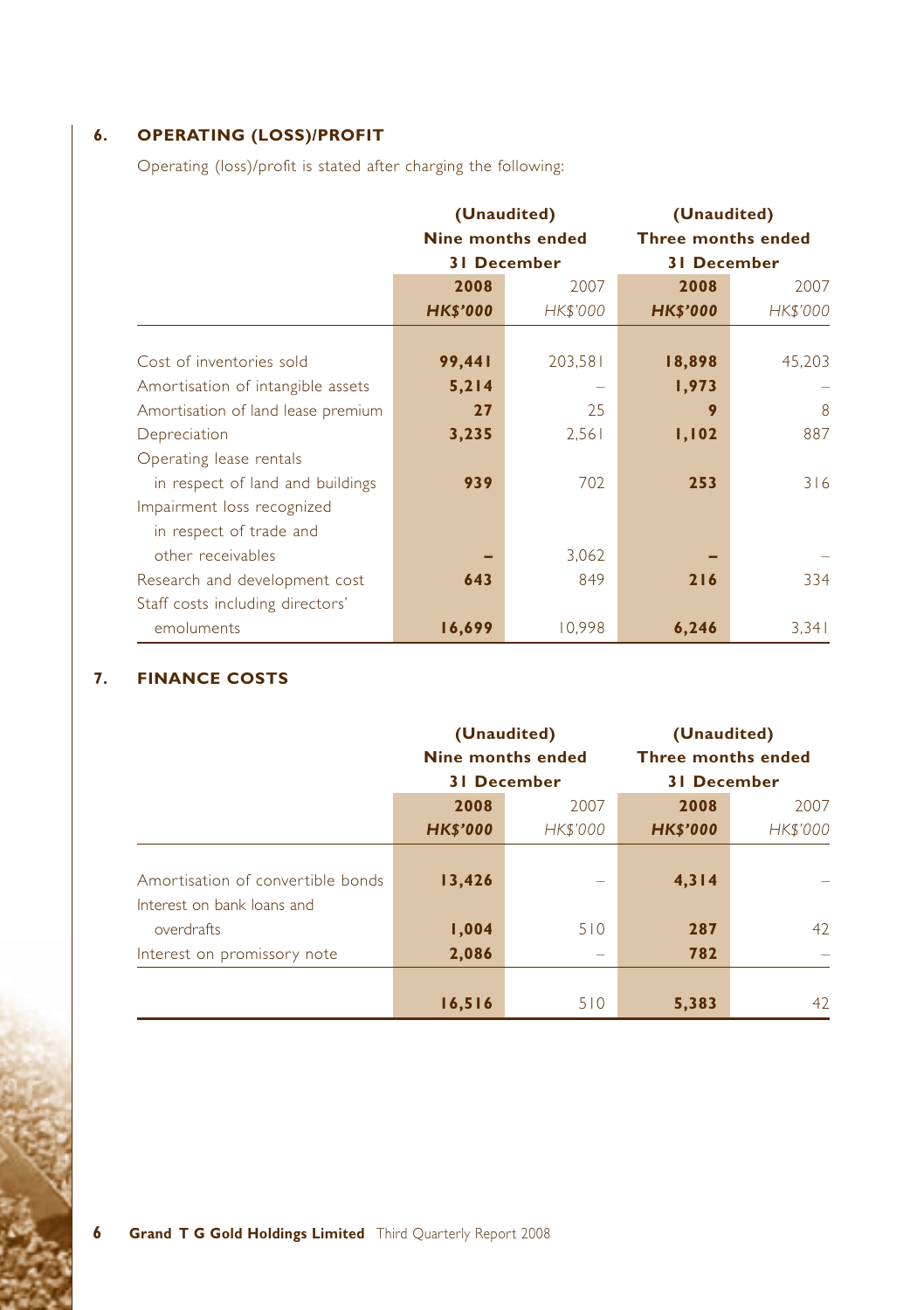#### **8. TAXATION**

|                               | (Unaudited)     |                          | (Unaudited)               |                 |  |
|-------------------------------|-----------------|--------------------------|---------------------------|-----------------|--|
|                               |                 | <b>Nine months ended</b> | <b>Three months ended</b> |                 |  |
|                               |                 | <b>31 December</b>       | <b>31 December</b>        |                 |  |
|                               | 2008            | 2007                     | 2008                      | 2007            |  |
|                               | <b>HK\$'000</b> | <b>HK\$'000</b>          | <b>HK\$'000</b>           | HK\$'000        |  |
|                               |                 |                          |                           |                 |  |
| Hong Kong profits tax         |                 | 45                       |                           | 45              |  |
| Overseas taxation             | 140             | 21                       |                           | (5)             |  |
|                               | 140             | 66                       |                           | 40              |  |
| Deferred tax charged/(credit) | 36              | (527)                    | 5                         | $\overline{13}$ |  |
|                               | 176             | (461)                    | 5                         | 53              |  |

Hong Kong profits tax is calculated at the rate of 16.5% (nine months ended 31 December 2007: 17.5%) on the estimated assessable profits arising in or derived from Hong Kong for the period.

Overseas taxation represents tax charges on the estimated assessable profits of subsidiaries operating overseas including the PRC, calculated at rates applicable in the respective jurisdictions for the period.

SPI Distribution Macao Commercial Offshore Limited ("Espco Macau") has been registered as an "Offshore Commercial Services Institution" with the Macao Trade and Investment Promotion Institute. In accordance with the Macao Special Administrative Region's Offshore Law, Espco Macau is exempted from Macau income tax derived from its offshore business.

The applicable tax rate of Taizhou Mining is 25%.

#### **9. DIVIDENDS**

The Board does not recommend the payment of any dividend for the nine months ended 31 December 2008 (nine months ended 31 December 2007: Nil).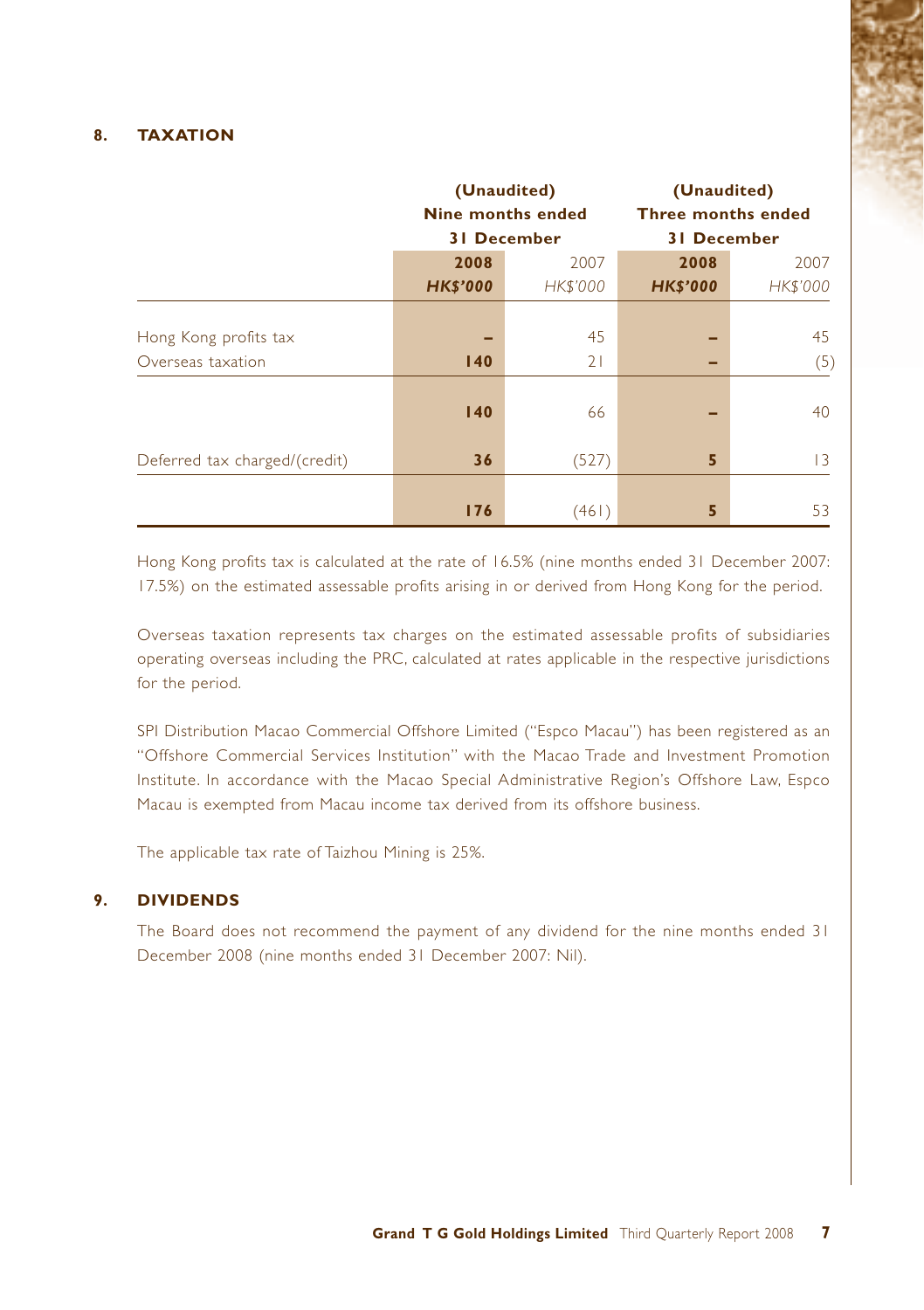#### **10. (LOSS)/EARNINGS PER SHARE**

The calculation of the basic and diluted (loss)/earnings per share attributable to the equity holders of the Company is based on the following data:

|                                                                                                                                                 | (Unaudited)<br>Nine months ended |                    | (Unaudited)<br>Three months ended |                 |  |
|-------------------------------------------------------------------------------------------------------------------------------------------------|----------------------------------|--------------------|-----------------------------------|-----------------|--|
|                                                                                                                                                 |                                  | <b>31 December</b> | <b>31 December</b>                |                 |  |
|                                                                                                                                                 | 2008                             | 2007               | 2008                              | 2007            |  |
|                                                                                                                                                 | <b>HK\$'000</b>                  | <b>HK\$'000</b>    | <b>HK\$'000</b>                   | <b>HK\$'000</b> |  |
| (Loss)/earnings for the purposes of<br>basic (loss)/earnings per share,<br>being (loss)/profit attributable<br>to equity holders of the Company | (24, 604)                        | 641                | (18, 819)                         | (24)            |  |
| Amortisation of convertible bonds                                                                                                               | 13,426                           |                    | 4, 314                            |                 |  |
| Loss for the purpose of<br>diluted earnings per share                                                                                           | $(11, 178)^*$                    |                    | $(14, 505)^*$                     |                 |  |

|                                                                    |                   | <b>Number of shares</b> | <b>Number of shares</b> |               |
|--------------------------------------------------------------------|-------------------|-------------------------|-------------------------|---------------|
| Weighted average number of<br>ordinary shares for the purposes of  |                   |                         |                         |               |
| basic earnings per share                                           | 6,242,870,335     | 3.571.362.000           | 7,558,566,783           | 3,571,362,000 |
| Effect of dilutive potential ordinary shares:<br>convertible bonds | 3,885,607,825     |                         | 3,704,864,261           |               |
| Weighted average number of<br>ordinary shares for the purpose of   |                   |                         |                         |               |
| diluted earnings per share                                         | $10,128,478,160*$ |                         | $11,263,431,044*$       |               |

*\* As the amount of diluted earnings per share will increase when taking into account of the convertible bonds issued by the Company on 30 April 2008 ("Convertible Bonds"), the Convertible Bonds had an anti-dilutive effect on the basic earnings per share for the period. Therefore, no diluted earnings per share amount is disclosed.*

No diluted earnings per share has been presented for the nine months ended 31 December 2008 as there were no dilutive potential ordinary shares outstanding.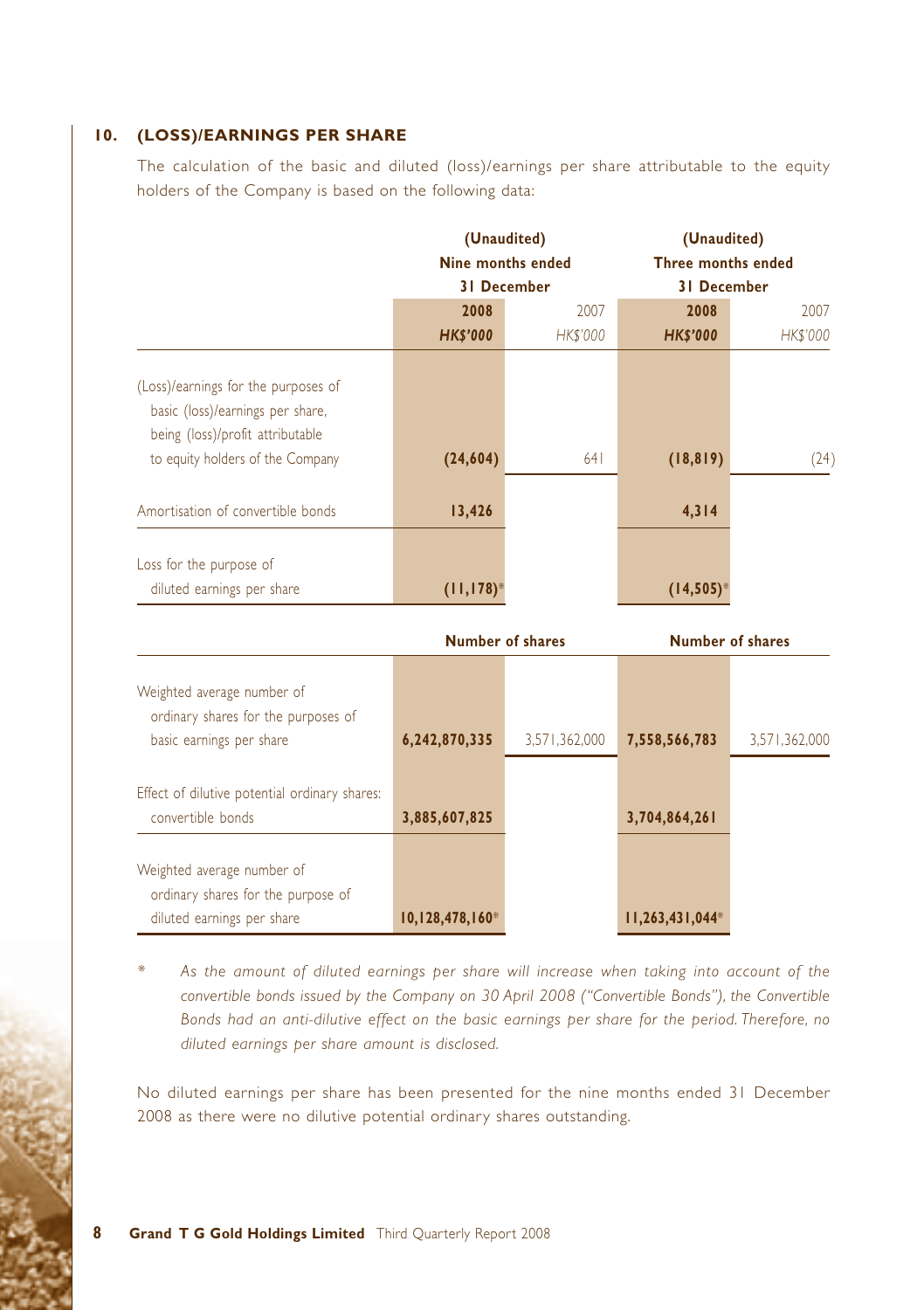#### **11. MOVEMENT OF RESERVES**

|                                                                                                         | <b>Share</b><br>premium<br>HK\$'000 | <b>Exchange</b><br>reserve<br>HK\$'000 | Capital<br>reserve<br><b>HK\$'000</b> | Other<br>reserve<br>HK\$'000 | <b>Revaluation</b><br>reserve<br>HK\$'000 | <b>Statutory</b><br>surplus<br>reserve<br>HK\$'000 | <b>Statutory</b><br>welfare<br>fund<br>HK\$'000 | <b>Statutory</b><br>general<br>reserve<br>HK\$'000 | <b>Retained</b><br>profits<br>HK\$'000 | Total<br><b>HK\$'000</b> | Minority<br><b>interests</b><br>HK\$'000 | <b>Total</b><br>HK\$'000 |
|---------------------------------------------------------------------------------------------------------|-------------------------------------|----------------------------------------|---------------------------------------|------------------------------|-------------------------------------------|----------------------------------------------------|-------------------------------------------------|----------------------------------------------------|----------------------------------------|--------------------------|------------------------------------------|--------------------------|
| For the nine months ended<br>31 December 2008<br>(Unaudited)                                            |                                     |                                        |                                       |                              |                                           |                                                    |                                                 |                                                    |                                        |                          |                                          |                          |
| At I April 2008                                                                                         | 98,045                              | 2.147                                  | 13.463                                |                              | 10,480                                    | 325                                                | 162                                             | 485                                                | 26,686                                 | 151.793                  |                                          | 151.793                  |
| Exchange differences arising<br>from translation of<br>financial statements of<br>overseas subsidiaries |                                     | П                                      |                                       |                              |                                           |                                                    |                                                 |                                                    |                                        | П                        | 60                                       | 71                       |
| Acquisition of interests<br>in subsidiaries                                                             |                                     |                                        |                                       |                              |                                           |                                                    |                                                 |                                                    |                                        |                          | 38,082                                   | 38,082                   |
| Issue of Convertible Bonds                                                                              |                                     |                                        | J.                                    | 31.121                       |                                           |                                                    |                                                 |                                                    | ÷.                                     | 31.121                   | ÷                                        | 31.121                   |
| Conversion of<br>Convertible Bonds                                                                      | 263,545                             |                                        | ÷,                                    | (10, 152)                    |                                           |                                                    |                                                 |                                                    | i,                                     | 253,393                  | ÷                                        | 253,393                  |
| Issue of shares                                                                                         | 425,173                             |                                        |                                       |                              |                                           |                                                    |                                                 |                                                    | à,                                     | 425,173                  | i.                                       | 425,173                  |
| Loss for the period                                                                                     | i.                                  | ×,                                     | ×,                                    | í.                           | ٠                                         | i.                                                 | i.                                              | ÷                                                  | (24, 604)                              | (24,604)                 | 2,977                                    | (21,627)                 |
| At 31 December 2008                                                                                     | 786.763                             | 2,158                                  | 13,463                                | 20,969                       | 10,480                                    | 325                                                | 162                                             | 485                                                | 2,082                                  | 836,887                  | 41,119                                   | 878,006                  |
| For the nine months ended<br>31 December 2007<br>(Unaudited)                                            |                                     |                                        |                                       |                              |                                           |                                                    |                                                 |                                                    |                                        |                          |                                          |                          |
| At I April 2007                                                                                         | 18.972                              | 1.294                                  | 13.463                                |                              | 7,748                                     | 325                                                | 162                                             | 485                                                | 39.682                                 | 82.131                   |                                          | 82.131                   |
| Exchange differences arising<br>from translation of<br>financial statements of<br>overseas subsidiaries |                                     | 875                                    |                                       |                              |                                           |                                                    |                                                 |                                                    |                                        | 875                      |                                          | 875                      |
| Profit for the period                                                                                   |                                     |                                        |                                       |                              |                                           |                                                    |                                                 |                                                    | 641                                    | 641                      |                                          | 641                      |
| Dividends - 2007 final                                                                                  | ÷                                   | i,                                     | i.                                    | ÷                            | ٠                                         | ÷                                                  | ÷                                               | $\sim$                                             | (1, 393)                               | (1, 393)                 | $\sim$                                   | (1, 393)                 |
| At 31 December 2007                                                                                     | 18,972                              | 2,169                                  | 13,463                                | i.                           | 7,748                                     | 325                                                | 162                                             | 485                                                | 38,930                                 | 82,254                   | i.                                       | 82,254                   |

#### **12. CONTINGENT LIABILITIES**

As at 31 December 2008, five (as at 31 March 2008: five) employees of the Group have completed the required number of years of service under the Hong Kong Employment Ordinance (the "Employment Ordinance") to be eligible for long service payments on termination of their employment. The Group is only liable to make such payments where the termination meets the circumstances specified in the Employment Ordinance.

If the termination of all such employees meets the circumstances as set out in the Employment Ordinance, the Group's liability as at 31 December 2008 would be approximately HK\$249,000 (as at 31 March 2008: HK\$249,000). No provision has been made by the Group in this respect.

Save as disclosed above, the Group did not have any significant contingent liabilities as at 31 December 2008.

#### **13. COMPARATIVE FIGURES**

Certain comparative figures have been re-classified to conform with current period's presentation.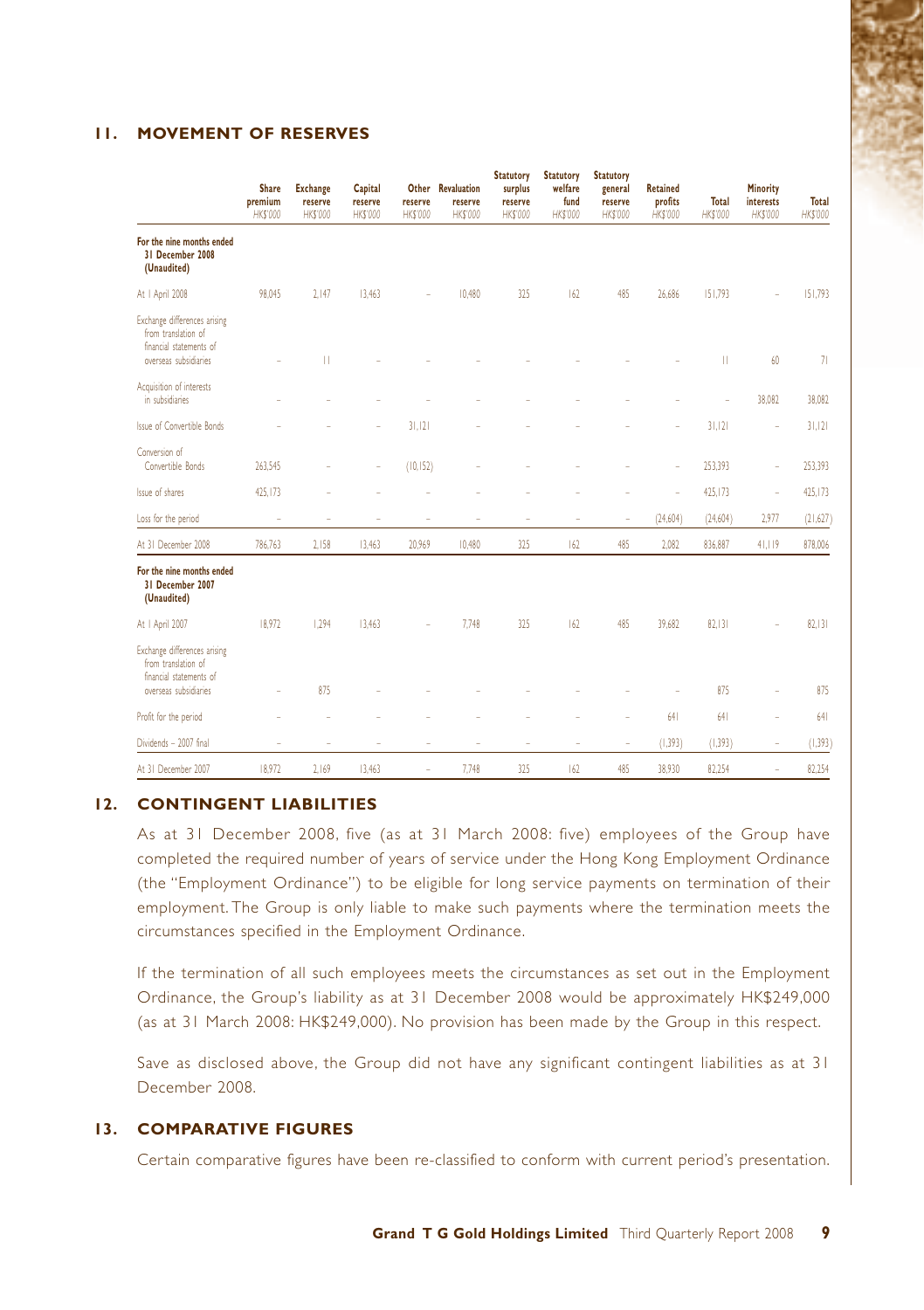### **MANAGEMENT DISCUSSION AND ANALYSIS**

### **Financial Review**

Total turnover of the Group for the nine months ended 31 December 2008 amounted to approximately HK\$124.2 million, representing a decrease of approximately 42.9% from that of approximately HK\$217.6 million in the Corresponding Period. Despite the decrease in turnover, the Group's overall gross profit margin increased to approximately 19.9% from that of approximately 6.4% in the Corresponding Period. The aforesaid improvement in the period under review was mainly due to the consolidation of the results of the Gold Mining Division with that of the Group since 1 May 2008.

### *Gold Mining Division*

During the period from 1 May 2008 to 31 December 2008, this business division recorded a turnover of approximately HK\$37 million with a gross profit of approximately HK\$23.5 million and a segment profit of approximately HK\$7.3 million. The gross profit and segment profit margins for these eight months were approximately 63.4% and 19.7% respectively.

### *PC Component Division*

Due to the recent global financial turmoil and the economic downturn, turnover of this business segment decreased by 59.9% to approximately HK\$87.2 million (nine months ended 31 December 2007: approximately HK\$217.6 million). Its segment results dropped by HK\$9.5 million to a loss of approximately HK\$6.9 million (profit for the nine months ended 31 December 2007: approximately HK\$2.6 million).

### **Business Review and Prospect**

Because of the recent global financial turmoil and the economic downturn, the performance of the PC Component Division had been adversely affected and due to the need of upgrading the mining and milling facilities and the reorganisation of the corporate and management structure of the Gold Mining Division, including but not limited to the replacement of the division's general manager, the Group record an unaudited consolidated loss of HK\$24.6 million for the nine months ended 31 December 2008.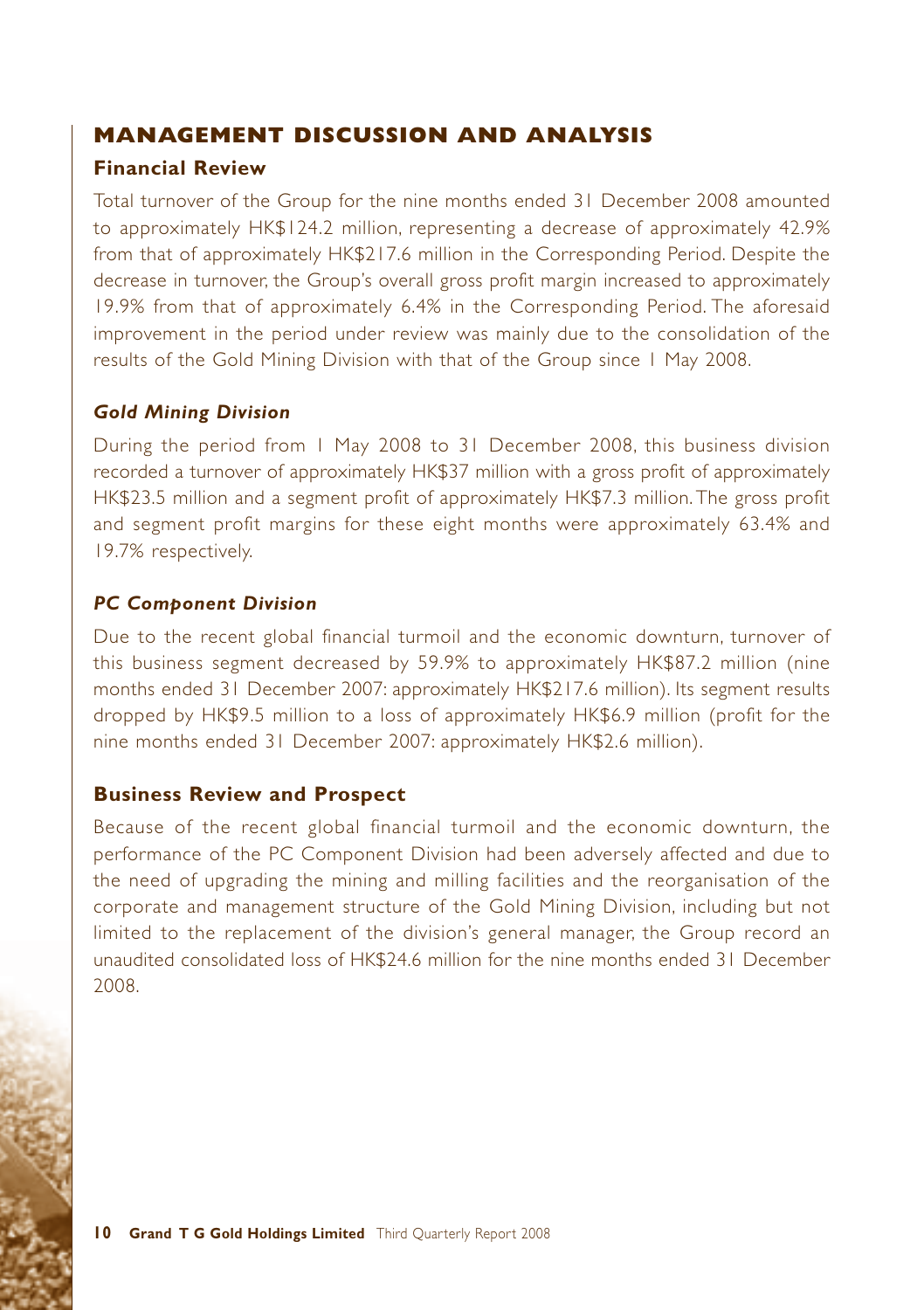The Board believes that the demand for personal computer products will continue to be significantly affected as the impacts of the global financial turmoil become more and more apparent. As such, the Group will scale down the operation of the PC Component Division and streamline it in order to minimize the loss of this division.

Compared with the PC Component Division, the Board is optimistic about the future of its Gold Mining Division. Although the revenue and profitability of the Gold Mining Division has been adversely affected by the reorganization and upgrading works recently, the Board believes that these measures will in the long run bring a higher return to the Group and eventually enhance the intrinsic value of the Shares. In addition, subsequent to the outbreak of the global financial turmoil in September 2008, international gold price has picked up an upward trend again since November 2008. The strong US dollars policy adopted by the Government of the United States further supports international gold price. As such, the Group will continue to focus on its gold mining business and apart from adopting the following strategies as stated in it's interim report for the six months ended 30 September 2008, strive for early completion of its existing works of upgrading the mining and milling facilities and the reorganisation of the corporate and management structure of the Gold Mining Division so that the Group can be benefited from the opportunity arising from this crisis:

- enhance the existing production capacity
- building of additional ducts to gold veins of the mines owned by the Group
- continue the efforts in exploration and to increase the Group's resources
- further acquisition of additional exploration and mining rights

### **Material Acquisitions and Disposals**

On 30 April 2008, the Company completed the acquisition of the entire issued share capital of SSC Mandarin Mining Investment Limited ("MIL") (the "Acquisition") at a consideration of HK\$1,212,000,000 which was satisfied by (i) HK\$60,000,000 in cash; (ii) HK\$207,360,000 by the issue of 1,382,400,000 shares of the Company (the "Shares") at an issue price of HK\$0.15 per Share; (iii) HK\$806,400,000 by the issue of the Convertible Bonds, which are convertible into new Shares at a conversion price of HK\$0.15 per new Share; and (iv) HK\$138,240,000 by the issue of promissory notes.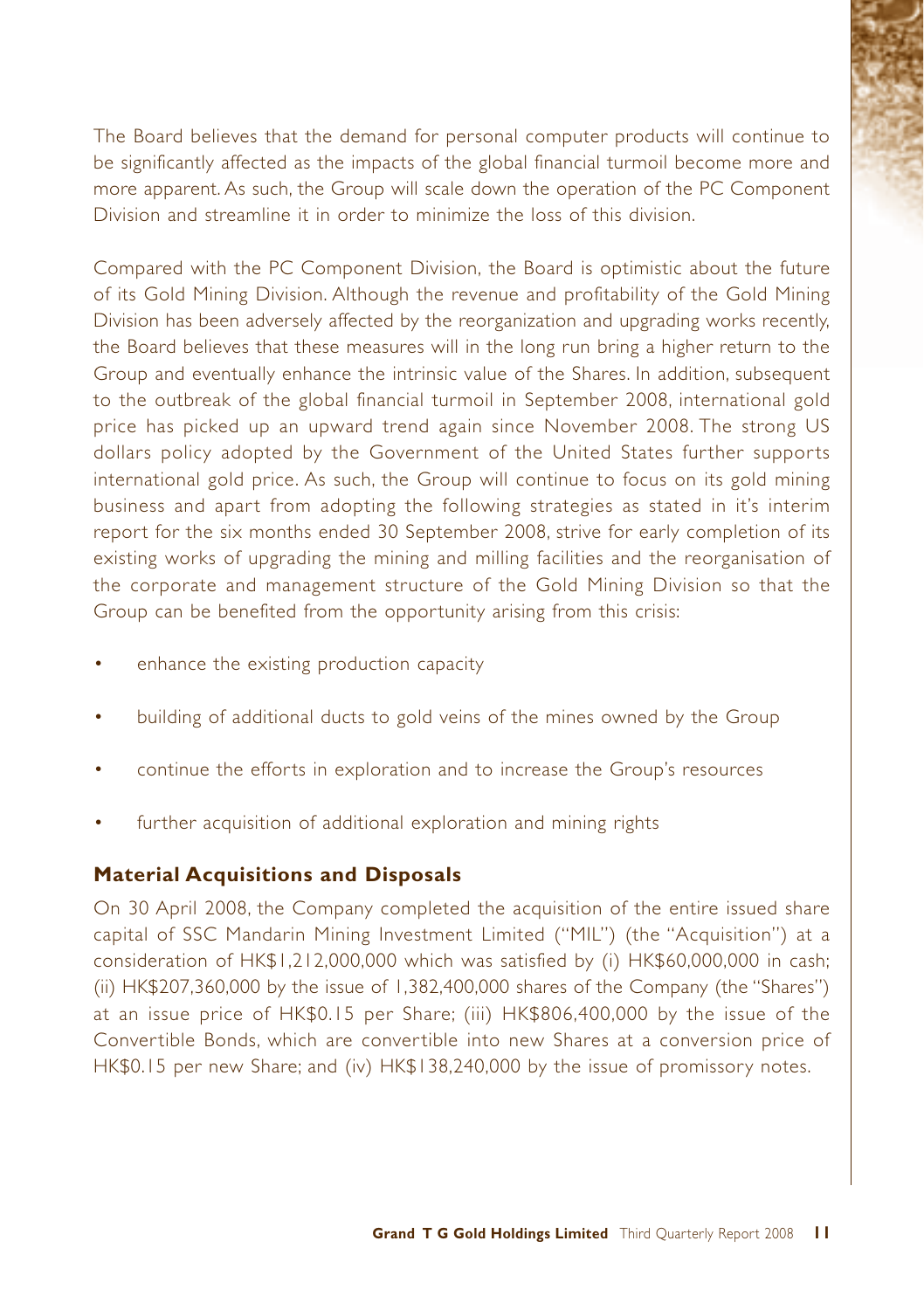The details of the Acquisition, the Convertible Bonds and the promissory notes were contained in the circular of the Company dated 28 March 2008.

As at the date of this report, Convertible Bonds in the principal amount of HK\$263,035,200 have been converted to 1,753,568,000 new Shares at the conversion price of HK\$0.15 per new Share.

Save as disclosed above, the Group did not have any material acquisitions and disposals of subsidiaries during the nine months ended 31 December 2008.

### **CHANGE OF COMPANY NAME**

Pursuant to a special resolution passed at the extraordinary general meeting held on 10 July 2008 (the "EGM"), the Company's name was changed from Espco Technology Holdings Limited 易盈科技控股有限公司 to Grand T G Gold Holdings Limited with 大唐潼金控股有限公司 adopted as the Chinese name for identification purpose. This change of company name was approved by the Registrar of Companies in the Cayman Islands on 10 July 2008 and the Registrar of Companies in Hong Kong on 6 August 2008.

# **FUND RAISING EXERCISES**

### **Subscription Agreements with Chow Tai Fook Nominee Limited**

The Company had entered into a letter of intent dated 26 June 2008 as well as a share subscription agreement (the "Share Subscription Agreement") and an options subscription agreement (the "Options Subscription Agreement"), both dated 3 July 2008, with Chow Tai Fook Nominee Limited ("CTF"), a company beneficially owned by Dato' Dr. Cheng Yu-Tung, *DPMS, LLD(Hon), DBA(Hon), DSSc(Hon)*. The Share Subscription Agreement and the Options Subscription Agreement were completed on 29 July 2008 and 29 September 2008 respectively.

A total of 58,000,000 Shares were issued to CTF at a price of HK\$0.27 per Share pursuant to the Share Subscription Agreement. Pursuant to the Options Subscription Agreement, options were granted by the Company to CTF for the subscription of a maximum of 500,000,000 new Shares at a price of HK\$0.27 per new Share. As at the date of the report, no options have been exercised by CTF.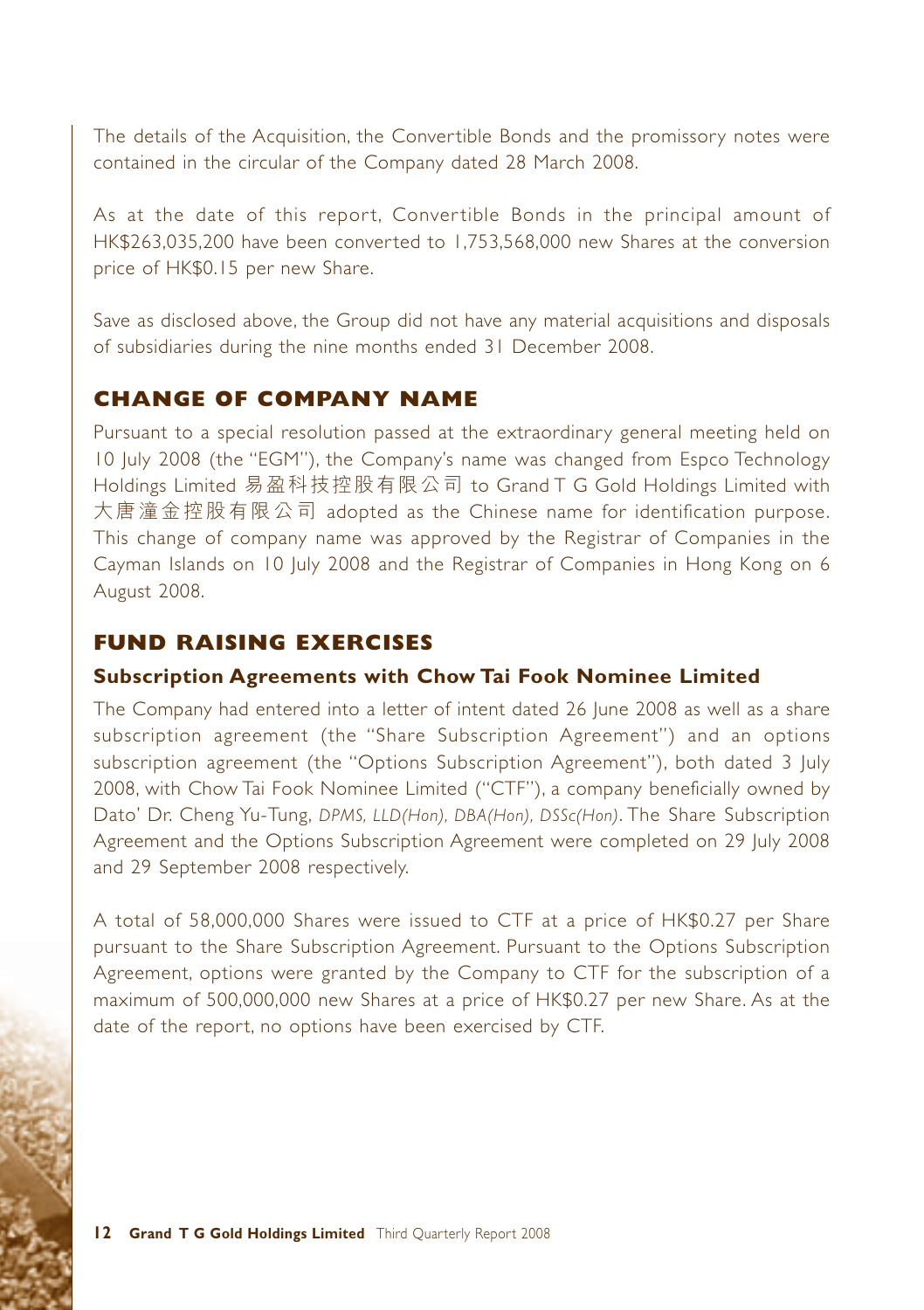### **Subscription of new Shares in September 2008**

On 1 September 2008, the Company entered into subscription agreements with 4 independent third parties (the "Subscribers"), whereby the Subscribers conditionally agreed to subscribe for 214,256,000 new Shares, in aggregate, at a price of HK\$0.07 per new Share (the "September Subscriptions"). The September Subscriptions were completed on 18 September 2008 and a total of 214,256,000 new Shares were issued to the Subscribers.

### **Subscription of new Shares in October 2008**

On 29 October 2008, the Company entered into subscription agreements with CTF and Honour Choice Investments Limited ("Honour Choice") respectively whereby the Company conditionally agreed to allot and issue and each of CTF and Honour Choice conditionally agreed to subscribe for 162,500,000 new shares and 75,000,000 new Shares respectively, totaling 237,500,000 new Shares, at the subscription price of HK\$0.072 per new Share with bonus shares on the basis of 3 bonus shares for 1 new share subscribed (the "October Subscriptions").

The October Subscriptions were completed on 5 December 2008 and a total of 950,000,000 new Shares were issued to the subscribers.

# **SHARE OPTION SCHEME**

Pursuant to the written resolutions of the sole shareholder of the Company dated 6 September 2004, the Company adopted the share option scheme (the "Share Option Scheme") whereby share options to subscribe for Shares may be granted subject to and at the terms and conditions stipulated therein. Principal terms of the Share Option Scheme were summarised in the paragraph headed "Share Option Scheme" in Appendix 5 to the prospectus of the Company dated 14 September 2004. At the EGM, a resolution was passed to refresh the total number of Shares which may be issued upon exercise of all options to be granted under the Share Option Scheme to 525,376,200 Shares. As at 31 December 2008, no share option was granted under the Share Option Scheme.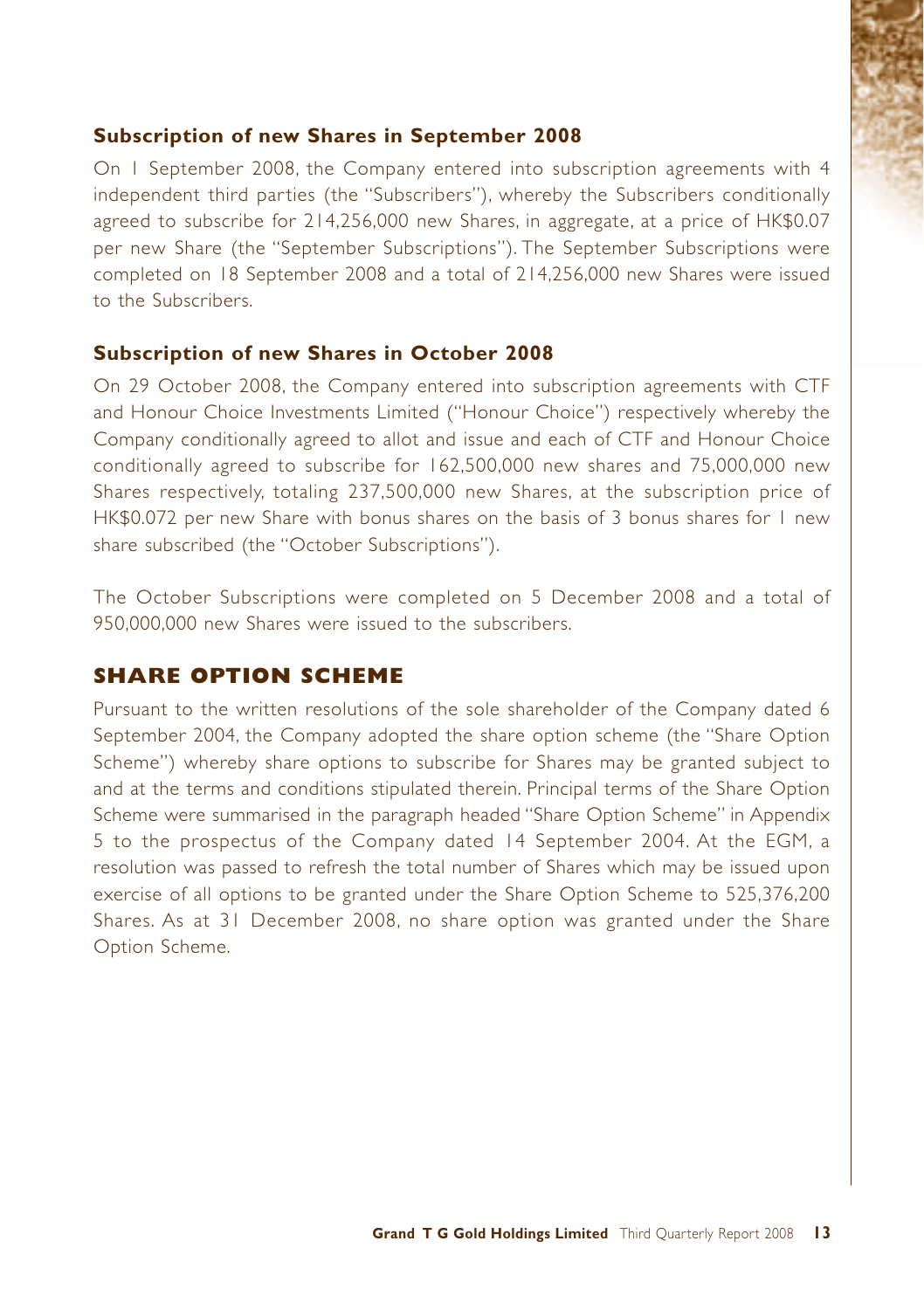# **DIRECTORS' AND CHIEF EXECUTIVES' INTERESTS AND SHORT POSITIONS IN SHARES, UNDERLYING SHARES AND DEBENTURES**

As at 31 December 2008, the interests and short positions of the Directors and chief executives of the Company in the Shares, underlying Shares pursuant to the Convertible Bonds ("Underlying Shares") and debentures of the Company or its associated corporations (within the meaning of Part XV of the Securities and Futures Ordinance (the "SFO")) which were recorded in the register required to be kept under section 352 of the SFO, or which were required to be notified to the Company and the Stock Exchange pursuant to Rules 5.46 to 5.67 of the GEM Listing Rules, were as follows:

| <b>Name</b>                                | Nature of<br>interest                   | Number and<br>class of securities                                                 | <b>Approximate</b> %<br>of the issued<br>share capital of<br>the Company |
|--------------------------------------------|-----------------------------------------|-----------------------------------------------------------------------------------|--------------------------------------------------------------------------|
| Mr. Lee Sing Leung,<br>Robin ("Mr. Lee")   | Personal interest                       | 1,544,720,000 Shares<br>and 1,612,800,000<br><b>Underlying Shares</b><br>(Note 1) |                                                                          |
|                                            | Interest in controlled<br>corporations  | 110,000,000 Shares<br>(Note $2$ )                                                 |                                                                          |
| Subtotal                                   |                                         | 1,654,720,000 Shares<br>and 1,612,800,000<br><b>Underlying Shares</b>             | 39.70%                                                                   |
| Mr. Chan Hing Yin<br>("Mr. Chan")          | Interest in a controlled<br>corporation | 1,099,922,000 Shares<br>(Note 3)                                                  | 13.37%                                                                   |
| Mr. Wong Kin Yick,<br>Kenneth ("Mr. Wong") | Interest in a controlled<br>corporation | 260,000,000<br><b>Underlying Shares</b><br>(Note $4$ )                            | 3.16%                                                                    |

### **Long positions in Shares and Underlying Shares of the Company**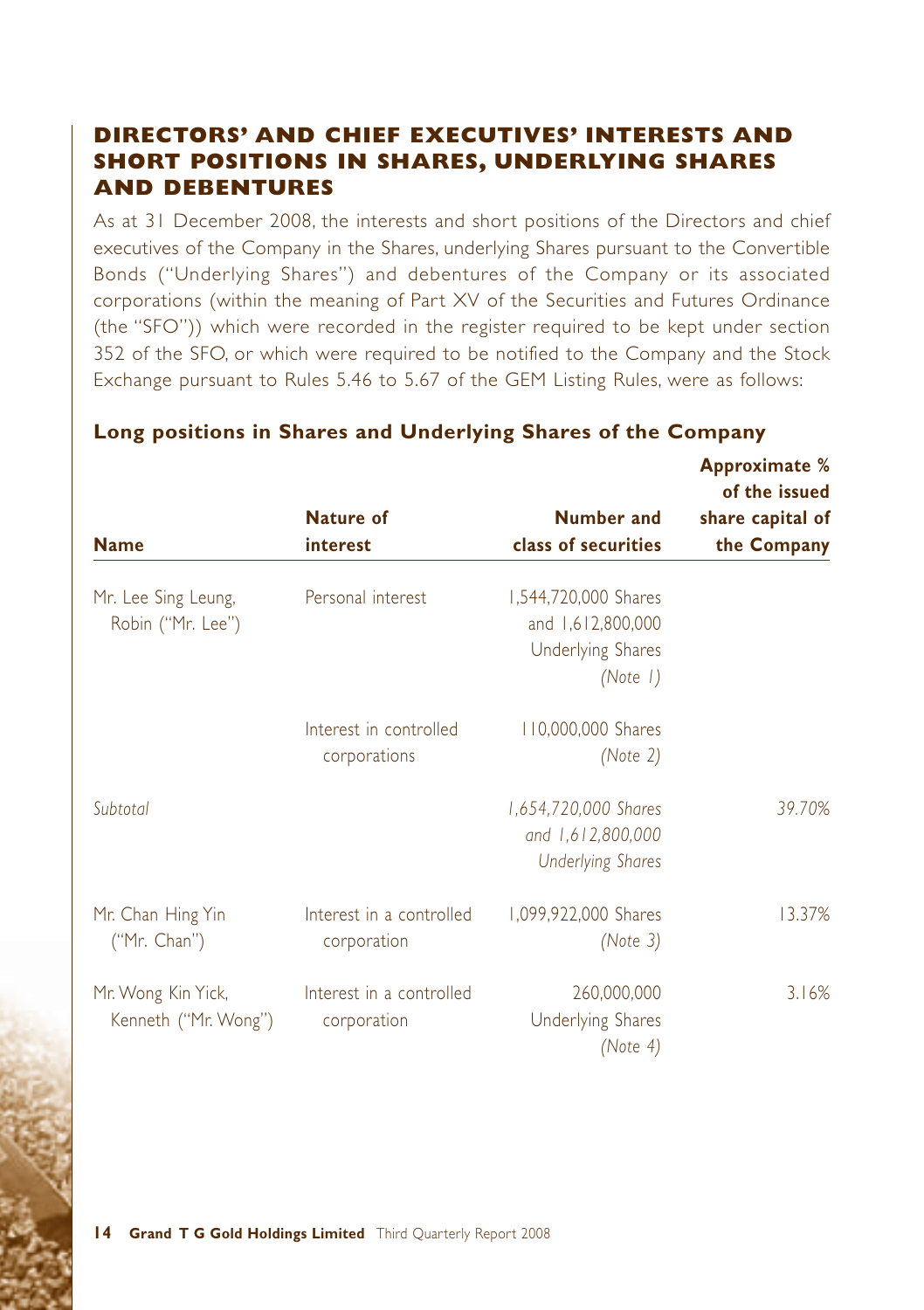#### *Notes:*

- 1. The Underlying Shares were derived from interest of the Convertible Bonds in the principal amount of HK\$241,920,000 owned by Mr. Lee.
- 2. These Shares were held by Mr. Lee via Rubion International Limited, a company wholly and beneficially owned by Mr. Lee.
- 3. These Shares were held by Osborne Pacific Limited ("Osborne") which is wholly and beneficially owned by Mr. Chan.
- 4. These Underlying Shares were derived from interest of the Convertible Bonds in the principal amount of HK\$39,000,000 held by Bouncy International Limited, a company wholly and beneficially owned by Mr. Wong.

Save as disclosed above, as at 31 December 2008, none of the Directors or chief executives of the Company had any interests and short positions in the Shares, underlying Shares or debentures of the Company or its associated corporations (within the meaning of Part XV of the SFO) which were recorded in the register required to be kept under section 352 of the SFO, or which were required to be notified to the Company and the Stock Exchange pursuant to Rule 5.46 to 5.67 of the GEM Listing Rules.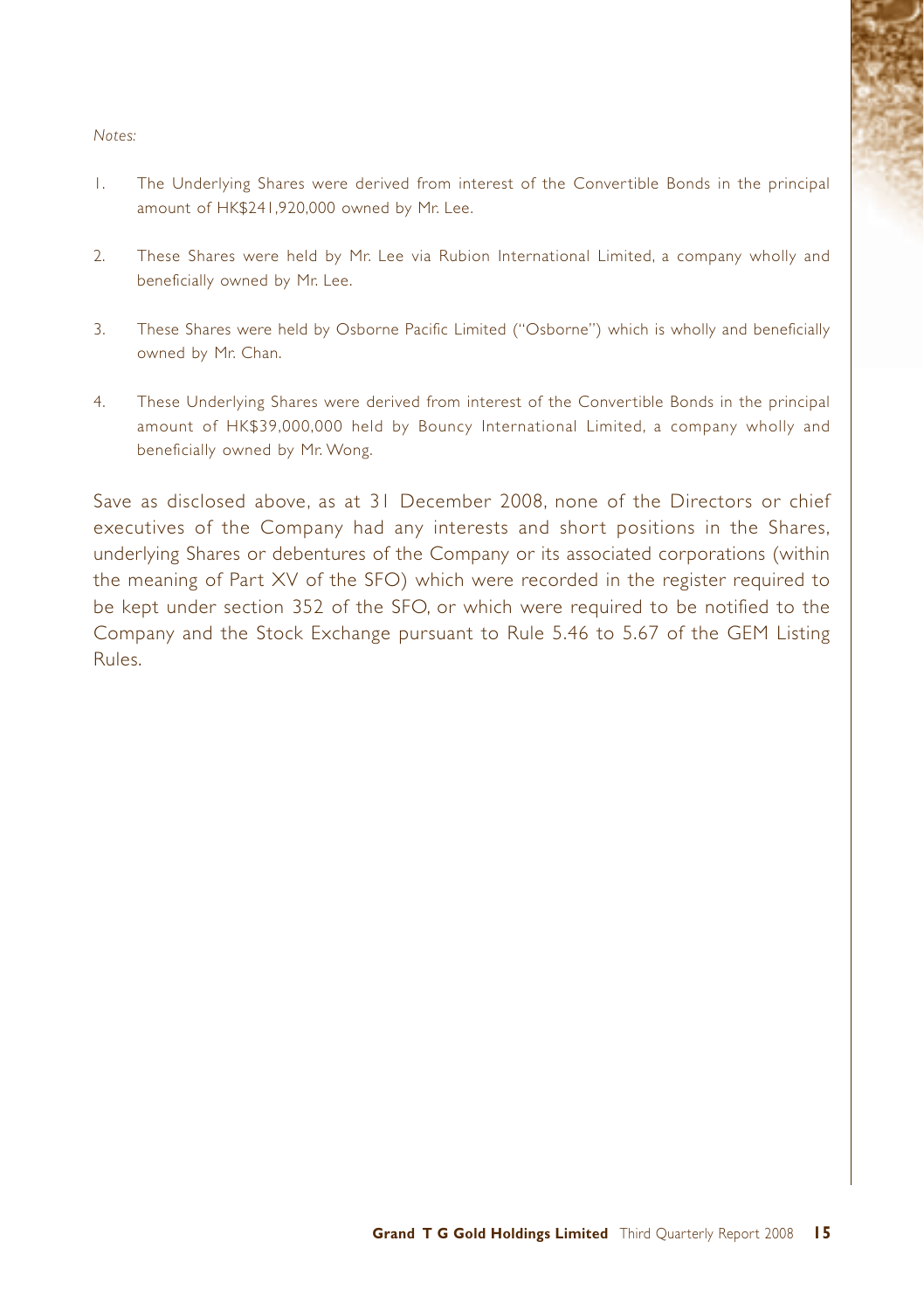# **PERSONS WHO HAVE AN INTEREST OR SHORT POSITION WHICH IS DISCLOSEABLE UNDER DIVISION 2 AND 3 OF PART XV OF THE SFO AND SUBSTANTIAL SHAREHOLDING**

| <b>Name</b>                                                                      | <b>Nature of</b><br>interest                 | <b>Number and</b><br>class of securities                                  | Approximate %<br>of the issued<br>share capital of<br>the Company |
|----------------------------------------------------------------------------------|----------------------------------------------|---------------------------------------------------------------------------|-------------------------------------------------------------------|
| J. Thomson Asset<br>Investment Limited<br>("J. Thomson")                         | Beneficial owner                             | 600,000,000 (L)<br><b>Underlying Shares</b><br>(Note 1)                   | $7.29\%$ (L)                                                      |
| Mr. Leung Heung Ying, Alvin<br>("Mr. Leung")                                     | Interest in a controlled<br>corporation      | 600,000,000 (L)<br><b>Underlying Shares</b><br>(Note 1)                   | 7.29% (L)                                                         |
| Osborne                                                                          | Beneficial owner                             | 1,099,922,000 Shares (L)<br>(Note $2$ )                                   | $13.37%$ (L)                                                      |
| Mrs. Chan, Selma                                                                 | Family interest of<br>controlled corporation | 1,099,922,000 Shares (L)<br>(Note 3)                                      | 13.37% (L)                                                        |
| <b>CTF</b>                                                                       | Beneficial owner                             | 708,000,000 Shares (L)<br>and 500,000,000<br>option shares<br>(Note $4$ ) | $14.68\%$ (L)                                                     |
| Dato' Dr. Cheng Yu-Tung,<br>DPMS, LLD(Hon), DBA(Hon),<br>DSSc(Hon) ("Dr. Cheng") | Interest in a controlled<br>corporation      | 708,000,000 Shares (L)<br>and 500,000,000<br>option shares<br>(Note $5$ ) | $14.68\%$ (L)                                                     |
| Galaxy Asset Management<br>(H.K.) Limited                                        | Investment manager                           | 578,416,000 Shares (L)<br>and 571,408,000 Shares (S)                      | $7.03\%$ (L)<br>$6.94\%$ (S)                                      |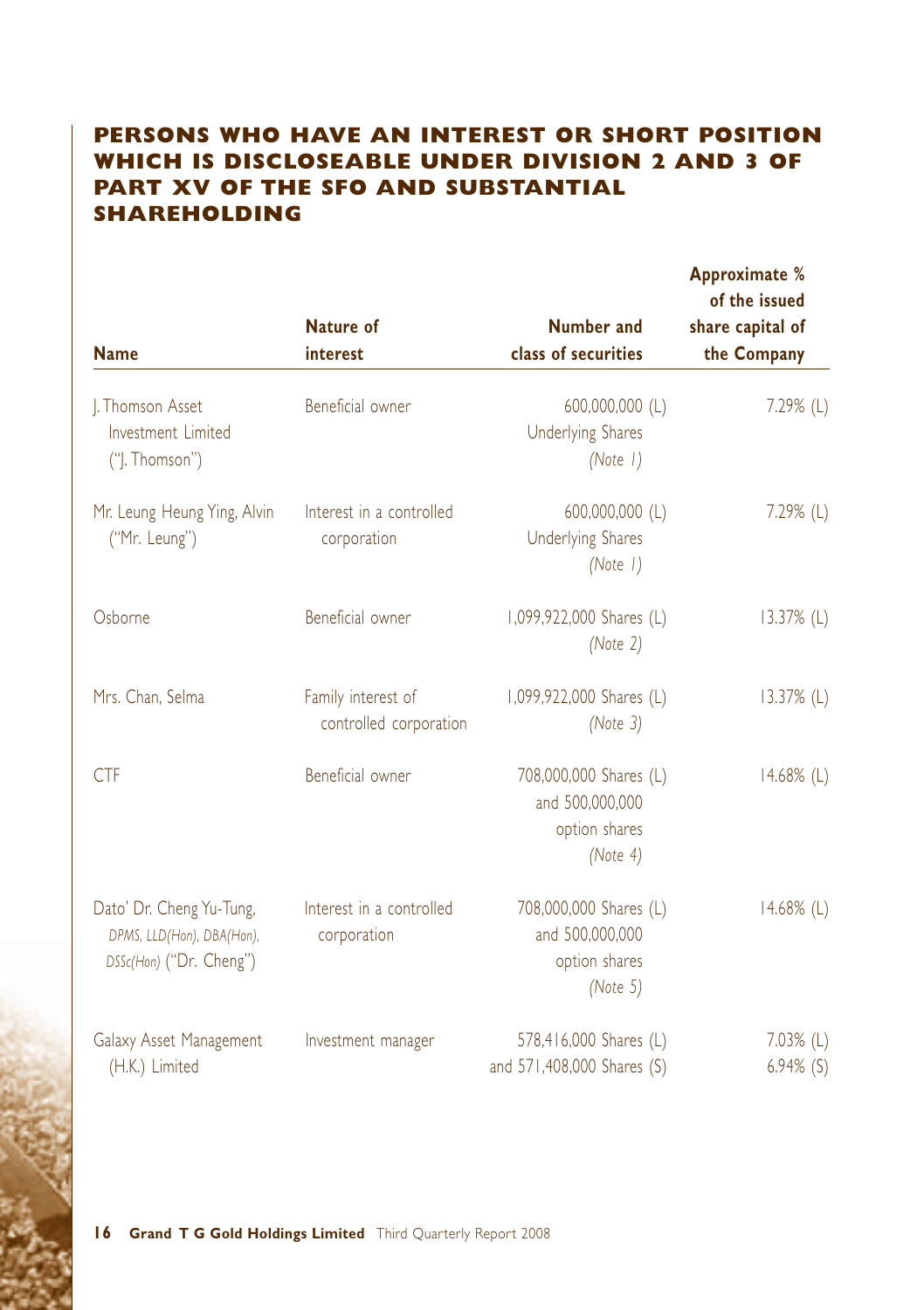#### *Notes:*

- 1. These Underlying Shares were derived from interest of the Convertible Bonds in the principal amount of HK\$90,000,000 held by J. Thomson, a company wholly and beneficially owned by Mr. Leung.
- 2. These Shares were held by Osborne, a company wholly and beneficially owned by Mr. Chan.
- 3. These were the same Shares held by Osborne. As Mrs. Chan, Selma is the spouse of Mr. Chan, she is deemed to have interests in the Shares held by Osborne, which is wholly and beneficially owned by Mr. Chan.
- 4. On 29 September 2008, the Company granted options to CTF for the subscription of 500,000,000 new shares at a subscription price of HK\$0.27 per new share pursuant to a resolution passed by the shareholders of the Company on 25 August 2008.
- 5. These were the same Shares and option shares held by CTF, which is wholly and beneficially owned by Dr. Cheng.

*The letter "L" denotes a long position and the letter "S" denotes a short position.*

Save as disclosed above, as at 31 December 2008, the Company had not been notified of any other person (other than the Directors or chief executives of the Company) who had an interest or short position in the Shares or underlying Shares of the Company which were required to be kept under Section 336 of the SFO.

### **COMPETING INTERESTS**

None of the Directors or the management shareholders of the Company or their respective associates (as defined in the GEM Listing Rules) had an interest in a business which competes or may compete with the business of the Group during the nine months ended 31 December 2008.

### **PURCHASE, SALE OR REDEMPTION OF SHARES**

During the nine months ended 31 December 2008, neither the Company nor any of its subsidiaries had purchased, sold or redeemed any of the shares of the Company.